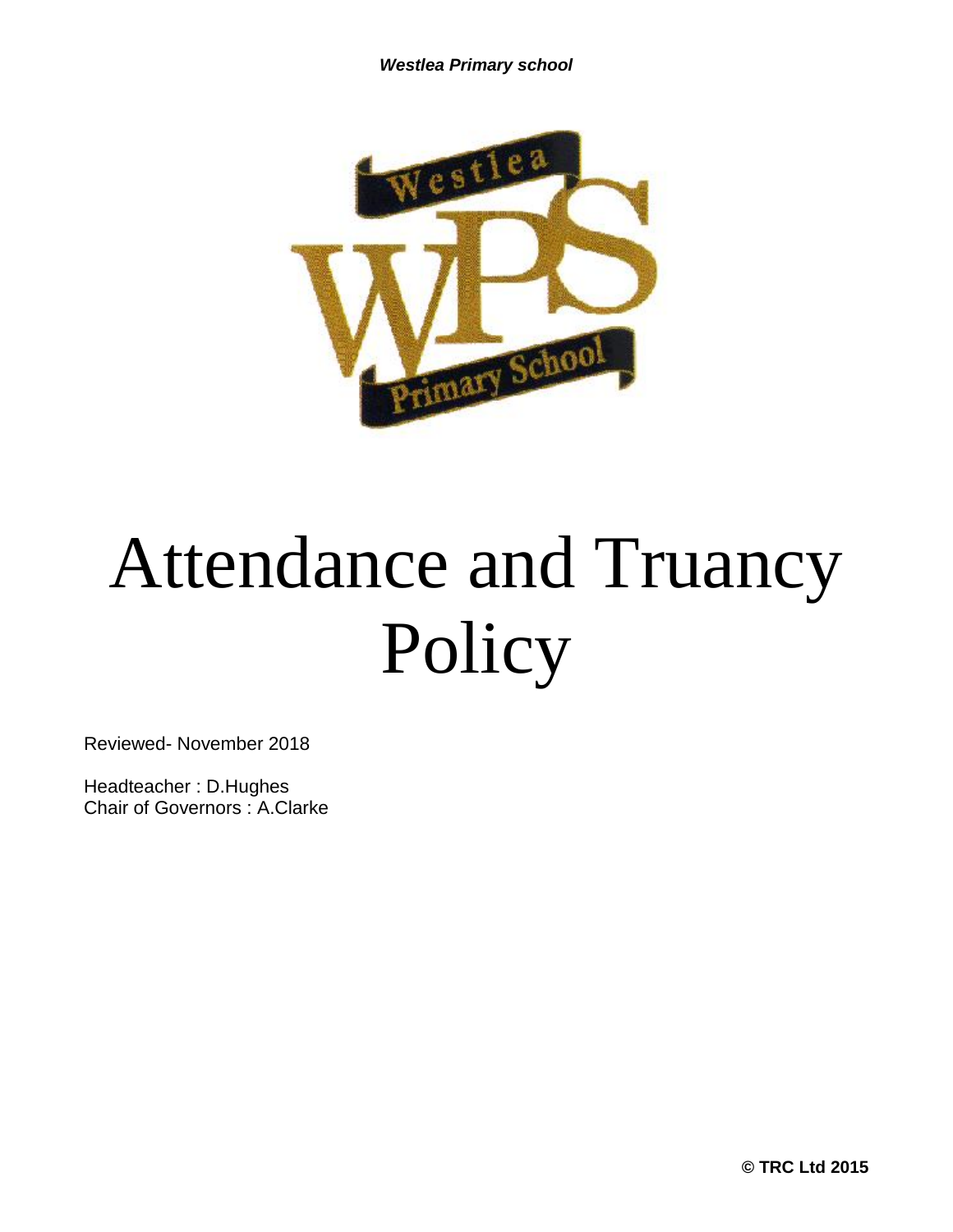# **Attendance & Truancy**

We believe this policy relates to the following legislation:

- Children Act 1989
- Education Act 1996
- Crime and Disorder Act 1998
- Data Protection Act 1998
- Criminal Justice and Courts Services Act 2000
- Education (School Attendance Targets) (England) Regulations 2005
- Education (Pupil Registration) (England) Regulations 2006
- Education (School Attendance Targets) (England) Regulations 2007
- Education (School Attendance Targets) (England) (Amendment) Regulations 2010
- Education (Pupil Registration) (England) (Amendment) Regulations 2010
- Education (Pupil Registration) (England) (Amendment) Regulations 2013
- Education (Penalty Notices) (England) (Amendment) Regulations 2013

The following documentation is also related to this policy:

- Advice on School Attendance (DfE)
- Improving Attendance at School (DfE)

We believe that children cannot learn if they are absent from school. Therefore, we aim to ensure that all our children take full advantage of the educational opportunities available to them and to raise standards by promoting regular attendance and punctuality of pupils.

We are committed to providing an education of the highest quality for all our pupils. We believe high attainment depends on good attendance.

We expect all school personnel to support and promote excellent school attendance by acting as role models and to work hard to provide a learning environment in which all pupils are eager to learn, feel valued and enjoy coming to school. School personnel have a responsibility for identifying trends in attendance and punctuality.

Sometimes a pupil's absence or lateness may not be their fault and in these circumstances it is our policy to be supportive of the child and not to make them feel guilty or inadequate. Also, at times we have to give allowances for religious beliefs and individual family circumstances.

We believe it is essential to regularly remind parents of the importance of good attendance and its links to pupil attainment. The Education Act 1996 clearly states that the prime responsibility of parents/carers is to ensure that their children attend school regularly.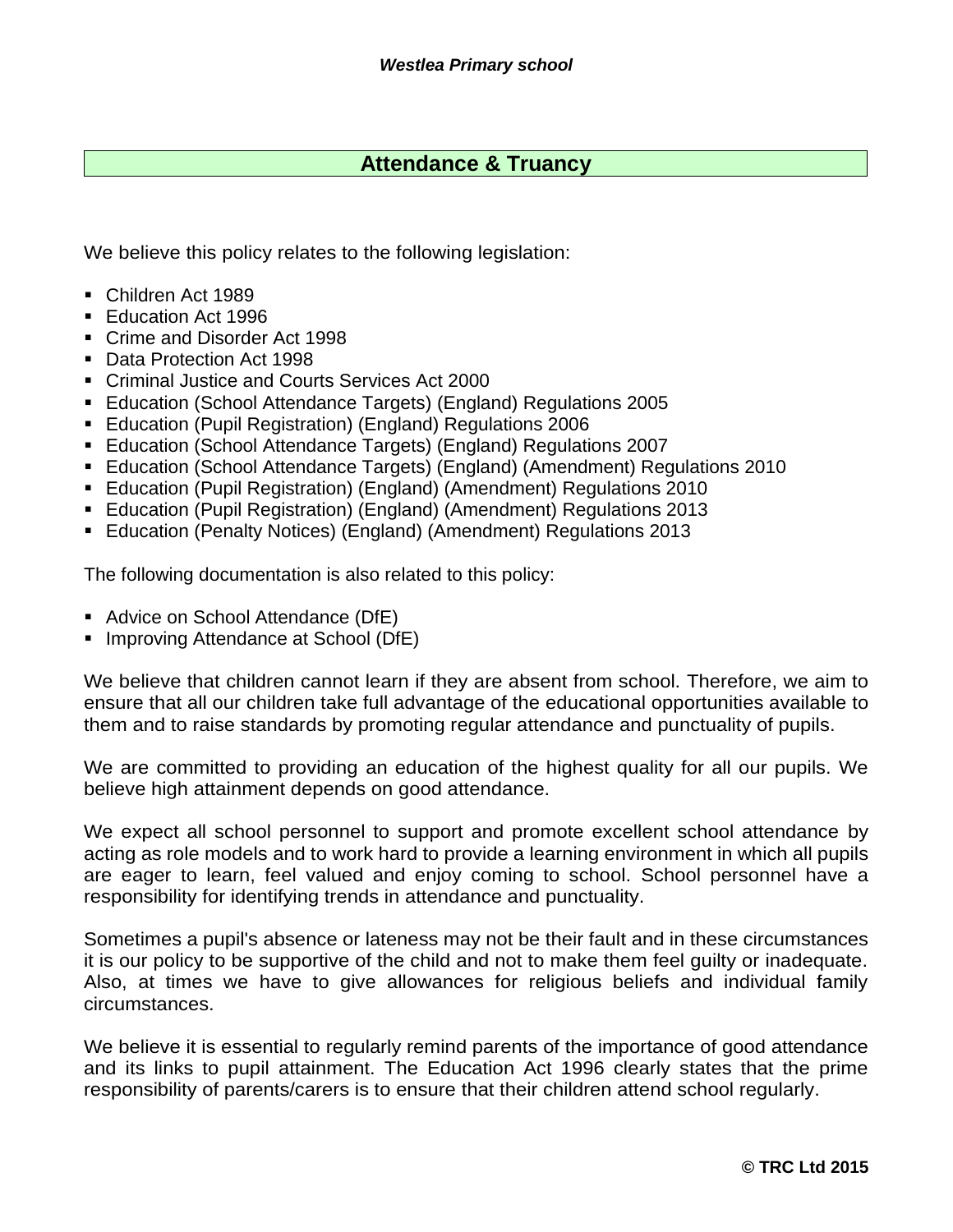We believe truancy is a matter that we treat very seriously as we feel pupils are not only losing valuable learning time but they are putting themselves at serious risk as the school and their parents are not aware of their whereabouts.

We believe it is essential to have a strong working relationship with the Education Welfare Service which provides support for pupils and their families in order promote good pupil attendance and to reduce truancy.

We are aware that leave of absence can only be granted to a pupil only in exceptional circumstances and in authorising a holiday in term time we will take into account the child's attendance record, the child's age, the reason for the trip, the time in the academic year and the employment difficulties that parents face by taking holidays in school holiday time.

We wish to work closely with the School Council and to hear their views and opinions as we acknowledge and support Article 12 of the United Nations Convention on the Rights of the Child that children should be encouraged to form and to express their views.

We as a school community have a commitment to promote equality. Therefore, an equality impact assessment has been undertaken and we believe this policy is in line with the Equality Act 2010.

We believe it is essential that this policy clearly identifies and outlines the roles and responsibilities of all those involved in the procedures and arrangements that is connected with this policy.

#### **Aims**

- To create a culture in which good attendance is accepted as the norm.
- To demonstrate that good attendance and punctuality is valued by the school.
- To maintain and develop effective communication regarding attendance between home and school.
- To have in place procedures to prevent truancy.
- To work with other schools to share good practice in order to improve this policy.

#### **Responsibility for the Policy and Procedure**

#### **Role of the Governing Body**

The Governing Body will:

- **delegate powers and responsibilities to the Headteacher to ensure all school personnel** are aware of and comply with this policy;
- **E** comply with pupil registration regulations;
- ensure that the attendance policy is carried out;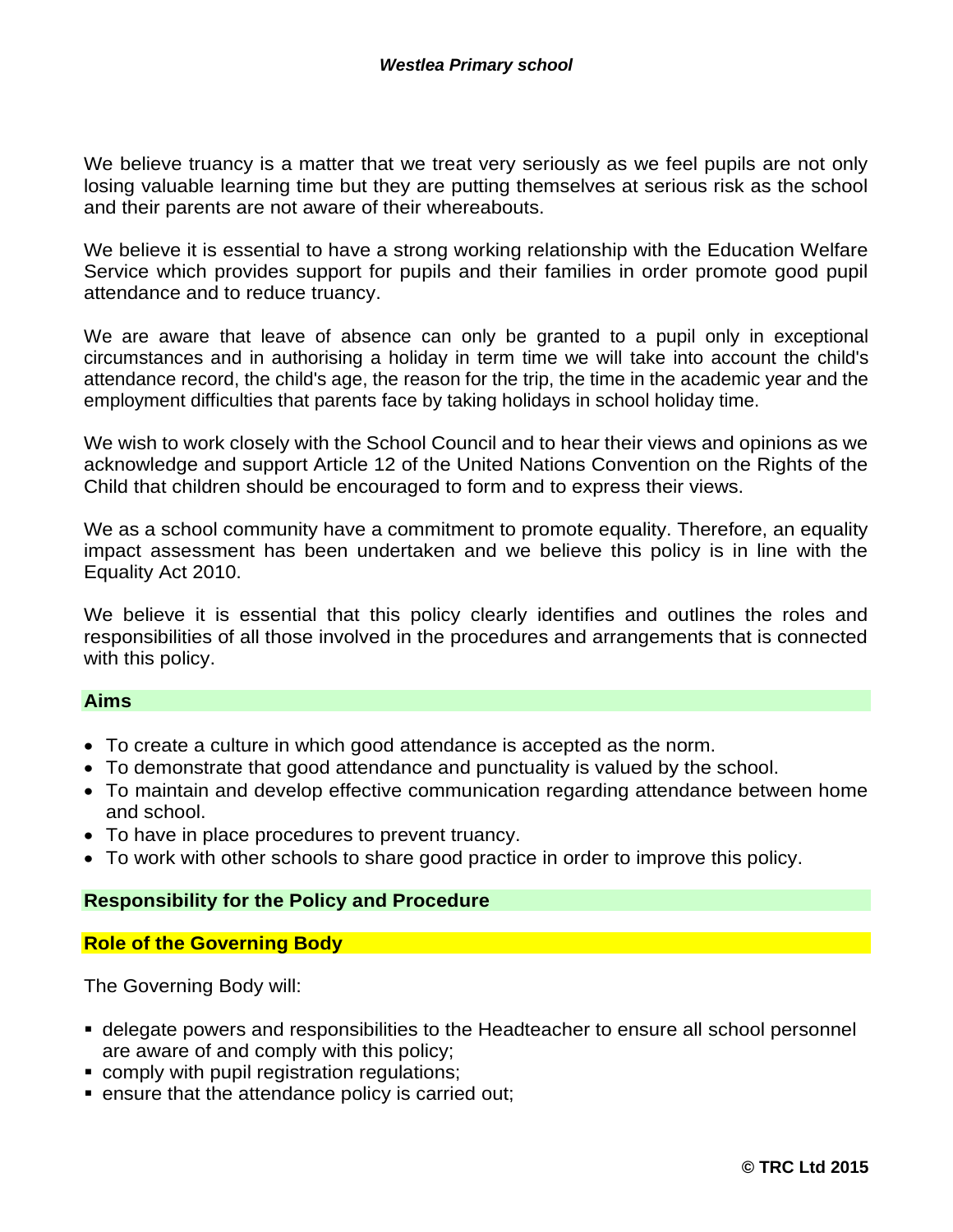- set the attendance targets for the year;
- ask questions about trends and what is being done to prevent persistent poor attenders;
- monitor termly progress towards these targets;
- responsibility for ensuring that the school complies with all equalities legislation;
- nominated a designated governor to ensure that appropriate action will be taken to deal with all prejudice related incidents or incidents which are a breach of this policy;
- responsibility for ensuring funding is in place to support this policy;
- responsibility for ensuring this policy and all policies are maintained and updated regularly:
- responsibility for ensuring all policies are made available to parents;
- the responsibility of involving the School Council in the review of this policy;
- make effective use of relevant research and information to improve this policy;
- nominated a link governor to visit the school regularly, to liaise with the Head teacher and the Admin Staff and to report back to the Governing Body;
- responsibility for the effective implementation, monitoring and evaluation of this policy

## **Role of the Headteacher**

The Headteacher will:

- ensure all school personnel, pupils and parents are aware of and comply with this policy;
- undertake the daily monitoring of school attendance via the School Office and by using an appropriate and effective registration system;
- monitor attendance according to gender, age, ethnicity, first language, eligibility for Free School Meals, special educational needs and persistent absentees;
- monitor trends by using data effectively to help strategic planning;
- target intervention and support to those children that have been highlighted as poor attenders;
- agenda attendance and truancy at periodic meetings with school personnel;
- work closely with the Local Authority Attendance Team;
- have in place a system for parents to report a child's absence;
- report to the Governing Body every term attendance figures and progress to achieving set targets;
- remind parents of their commitment to this policy;
- communicate with parents if they have applied for a holiday during school time;
- **promote the importance of attendance during collective worship;**
- publicise good attendance during assemblies, newsletters and the termly report to the Governing Body;
- award good attendance certificates to pupils (termly and annually) when they have achieved 100% attendance;
- introduce rewards and incentives to encourage punctuality;
- organise home tuition with the local support services for pupils with long term illness provided they are well enough to undertake the work;
- organise training for school personnel on the use and understanding of attendance codes and authorised and unauthorised attendance;
- improve teaching in order to improve pupil engagement;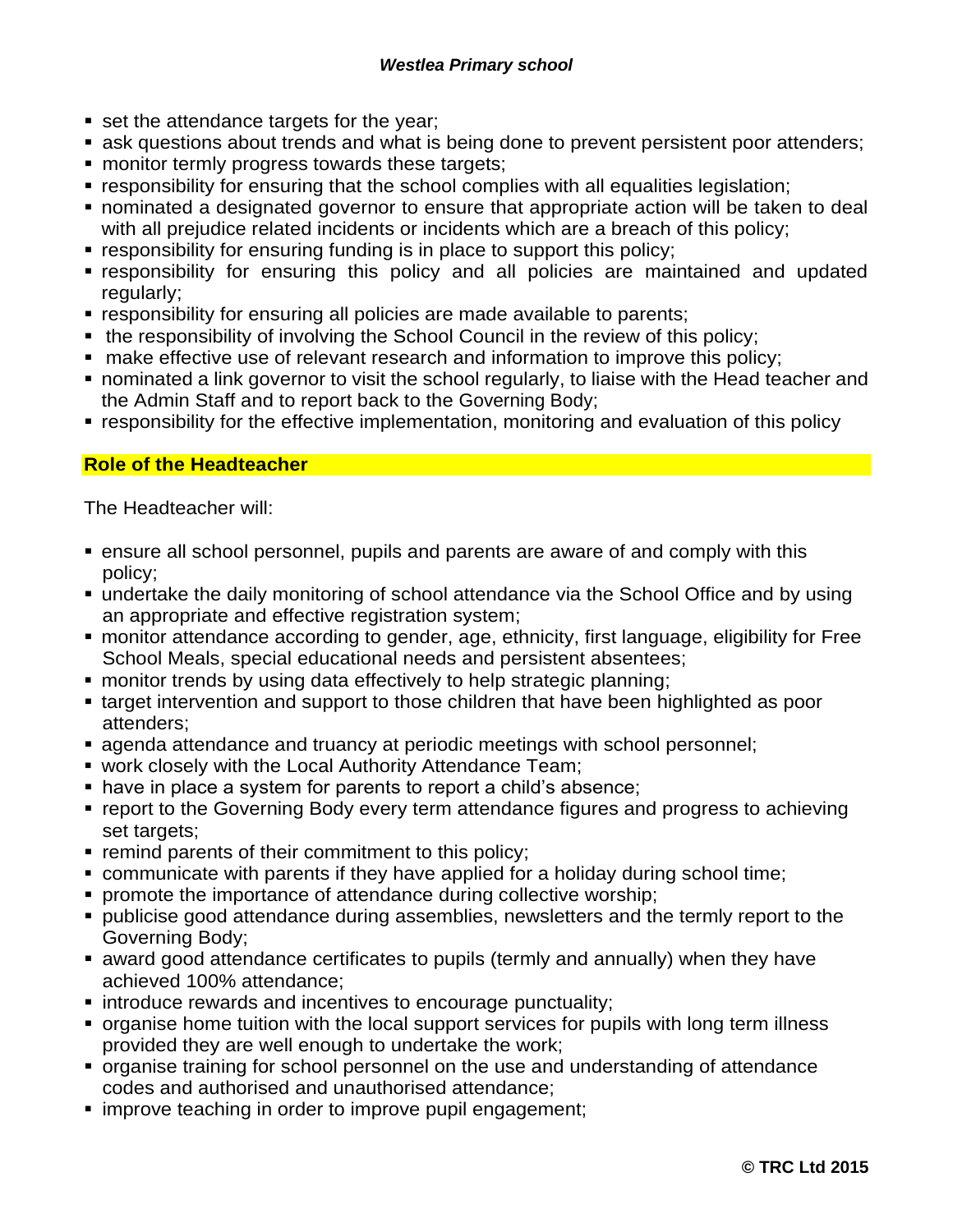- work closely with the link governor and Admin staff;
- **Extemation links with external agencies who engage with and support families;**
- **•** provide leadership and vision in respect of equality;
- provide guidance, support and training to all staff especially on bullying and the needs of vulnerable groups;
- monitor the effectiveness of this policy by:
	- $\triangleright$  monitoring trends and patterns as highlighted in attendance data
	- $\triangleright$  achieving results above the national average
	- ➢ looking at results from parent, pupil and school personnel questionnaires
- annually report to the Governing Body on the success and development of this policy

# **Role of the School Office Staff**

The office personnel are responsible for:

- **.** implementing the policy with the Headteacher;
- monitoring individual and class attendance on a daily basis;
- keeping the Head informed of attendance figures and trends;
- contacting parents regarding concerns about their child's attendance;
- assisting communication between the Headteacher and parents to discuss their child's poor attendance;
- organising meetings between the Headteacher and parents to discuss their child's truancy;
- organising meetings between the Headteacher and parents to discuss their application for a term time holiday;
- compiling attendance data reports for the Head, the Governing Body and the EWO;
- ensuring registers are kept up to date

## **Role of School Personnel**

School personnel will:

- comply with and implement this policy;
- be aware of all other linked policies;
- set an example of punctuality and good attendance;
- ensure that registers are taken at the appropriate times and are accurate and up to date;
- **be responsible for identifying trends in attendance and punctuality by monitoring class** and individual attendance patterns;
- inform the school office of any concerns about attendance or suspected truancy;
- emphasise the importance of punctuality and good attendance with pupils and parents;
- discuss individual pupil attendance at parent-teacher consultations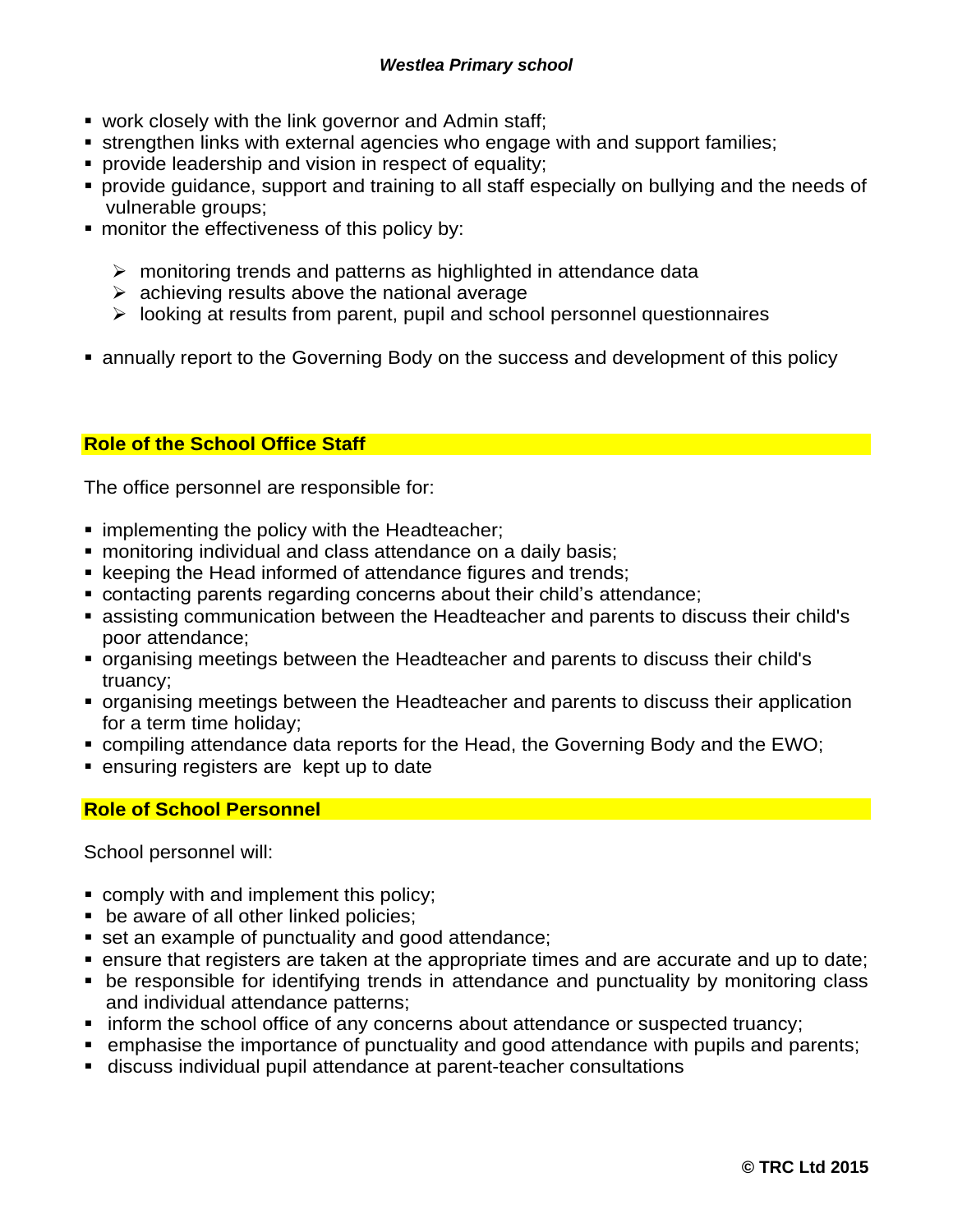#### **Role of the Nominated Governor (Chair)**

The Nominated Governor will:

- work closely with the Headteacher and the coordinator;
- ensure this policy and other linked policies are up to date;
- ensure that everyone connected with the school is aware of this policy:
- attend training related to this policy;
- **report to the Governing Body every term;**
- **EX annually report to the Governing Body on the success and development of this policy**

#### **Role of Parents**

Parents are responsible for:

- complying with this policy;
- ensuring that their children are punctual and know the importance of good attendance;
- informing the school on the first day of absence;
- **.** informing the school of any changes to their contact details;
- collecting their children on time
- taking part periodic surveys conducted by the school;
- not taking holidays in term time;
- supporting the school Code of Conduct and guidance necessary to ensure smooth running of the school

#### **Role of the Local Authority**

The Local Authority may prosecute a parent for not ensuring their child attends school regularly or may issue or apply for:

- Penalty Notice
- **Education Supervision Order**
- Parenting Order
- School Attendance Order

The Local Authority should:

- provide training on the understanding and analysing attendance data and clear guidance on the correct use of attendance codes
- analyse attendance patterns in order to improve pupil attendance especially those from vulnerable groups
- make schools more aware of national priorities, initiatives and available grants in order to improve pupil attendance
- try to identify why there is a variation in the use of attendance codes between schools
- share good practice within the Local Authority and should identify and explore good practice in other Local Authorities
- establish effective working relationships with schools;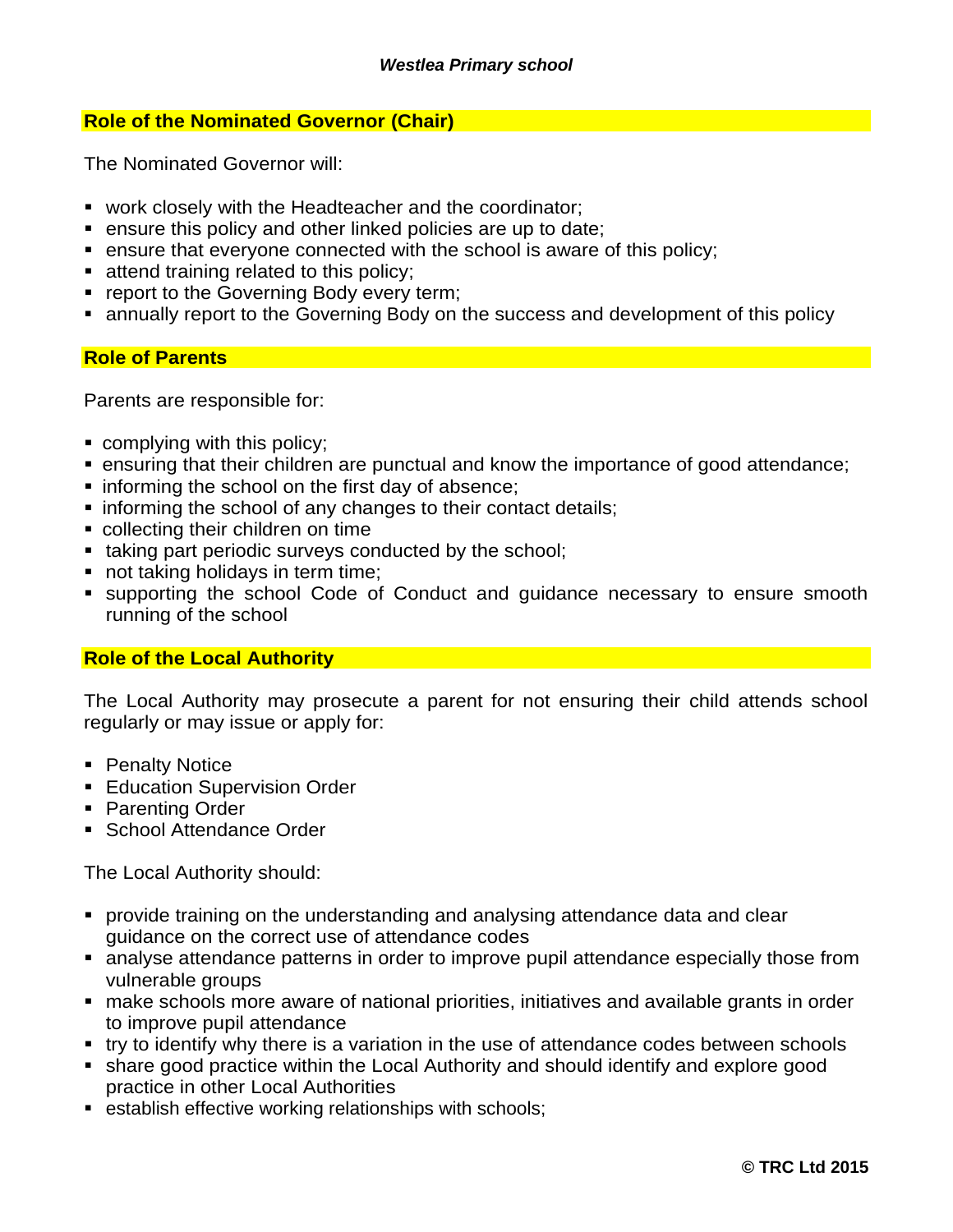- ensure pupils attend school regularly;
- investigate reasons for a pupil's poor attendance;
- provide support and counselling for children and their families;
	- work with disaffected pupils;
- work with pupils who may be excluded;
- find alternative educational provision for excluded pupils;
- support schools at TAF meetin

#### **Role of the School Council**

The School Council will be involved in:

- discussing improvements to this policy during the school year;
- organising surveys to gauge the thoughts of all pupils;
- reviewing the effectiveness of this policy with the Governing Body

#### **Role of Pupils**

Pupils are responsible for:

- being aware of the school attendance and truancy policy;
- arriving at school on time;
- knowing the value of good attendance;
- knowing the seriousness of truancy, attending classes during the school day and not playing truant;
- accepting sanctions if they are caught playing truant;
- returning to school after a period of illness;
- support the school Code of Conduct and guidance necessary to ensure the smooth running of the school;
- **E** liaise with the school council;
- take part in questionnaires and surveys

#### **Dealing with Trends in Attendance**

When there is a pattern of poor attendance then the following procedure will take place:

- Parents are invited to attend an informal meeting with the Headteacher to explain their child's repeated absence.
- Support will be given if there are underlying reasons for the absence.
- **.** If not, then the situation will be monitored for improvement.
- **.** If there is no improvement then the Local Authority will take the appropriate action.

#### **Dealing with Lateness**

The office personnel monitor lateness and inform:

■ the Head of patterns of lateness;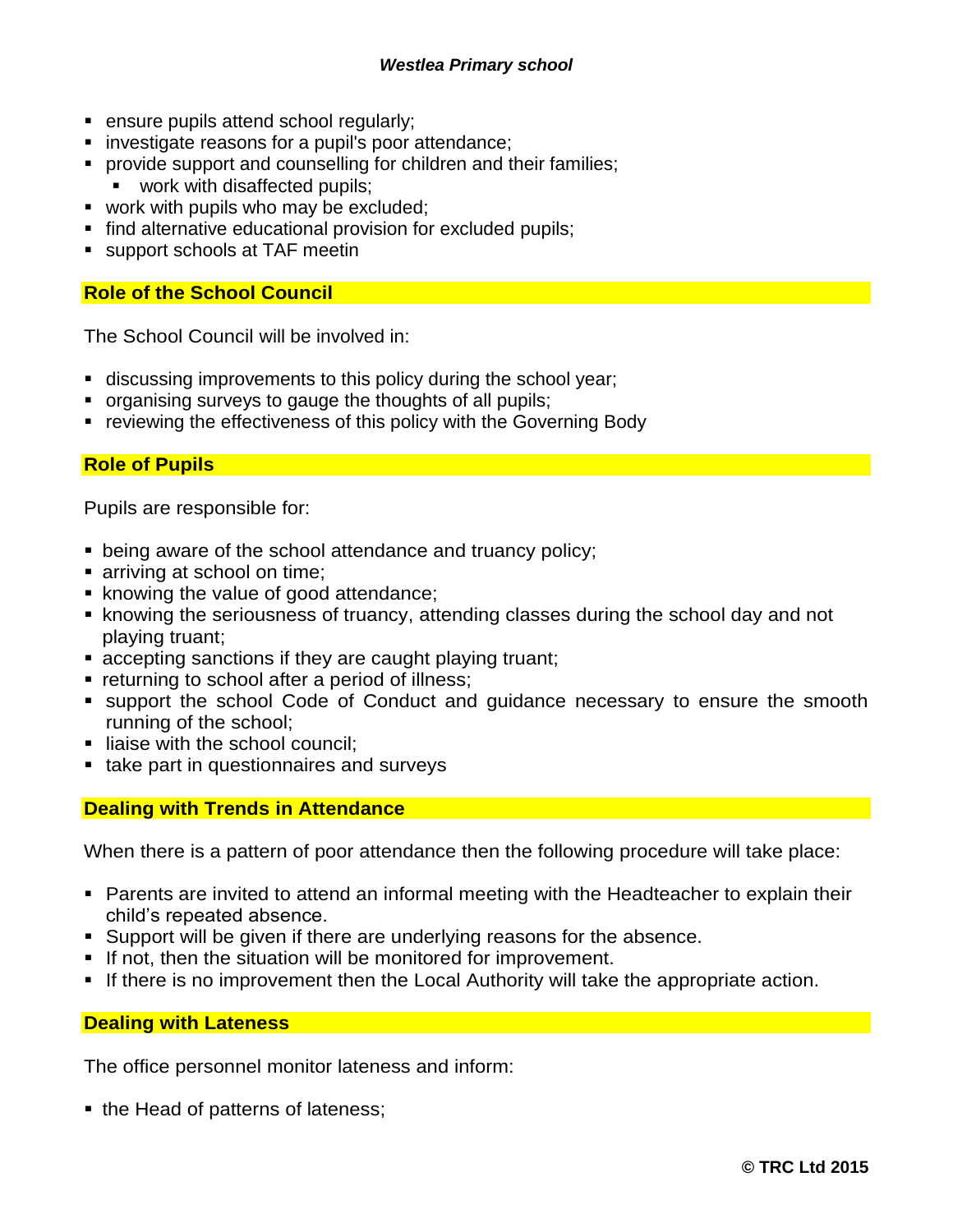■ parents of the school's concerns and arrange a meeting so that the problem can be addressed

#### **Dealing with Truancy**

If a pupil is thought to be playing truant then the school will immediately inform:

- the police
- the parent/carer;

All truants will receive:

- sanctions;
- support;
- discussions with the Local Authority to understand the seriousness of the matter;
- a programme of monitoring and support

The Police must be informed immediately if a pupil leaves school without prior permission.

#### **Absence**

**Holidays during term time** – parents are encouraged to take a family holiday not in term time. Leave of absence only allowed in exceptional circumstances. Parents are asked to complete a leave of absence request form outlining the reason for the request. If it is work related they must have a letter from their employer verifying the situation.

**Religious Observance** – a maximum of three days absence is allowed for religious observance.

**Medical, Dental or Hospital Appointments** – we encourage these appointments to take place out of school time in order not to disrupt the child's education.

#### **Raising Awareness of this Policy**

We will raise awareness of this policy via:

- the School Prospectus
- $\blacksquare$  the school website
- the Staff Handbook
- meetings with parents such as introductory, transition, parent-teacher consultations and periodic curriculum workshops
- school events
- meetings with school personnel
- communications with home such as weekly newsletters and of end of half term newsletters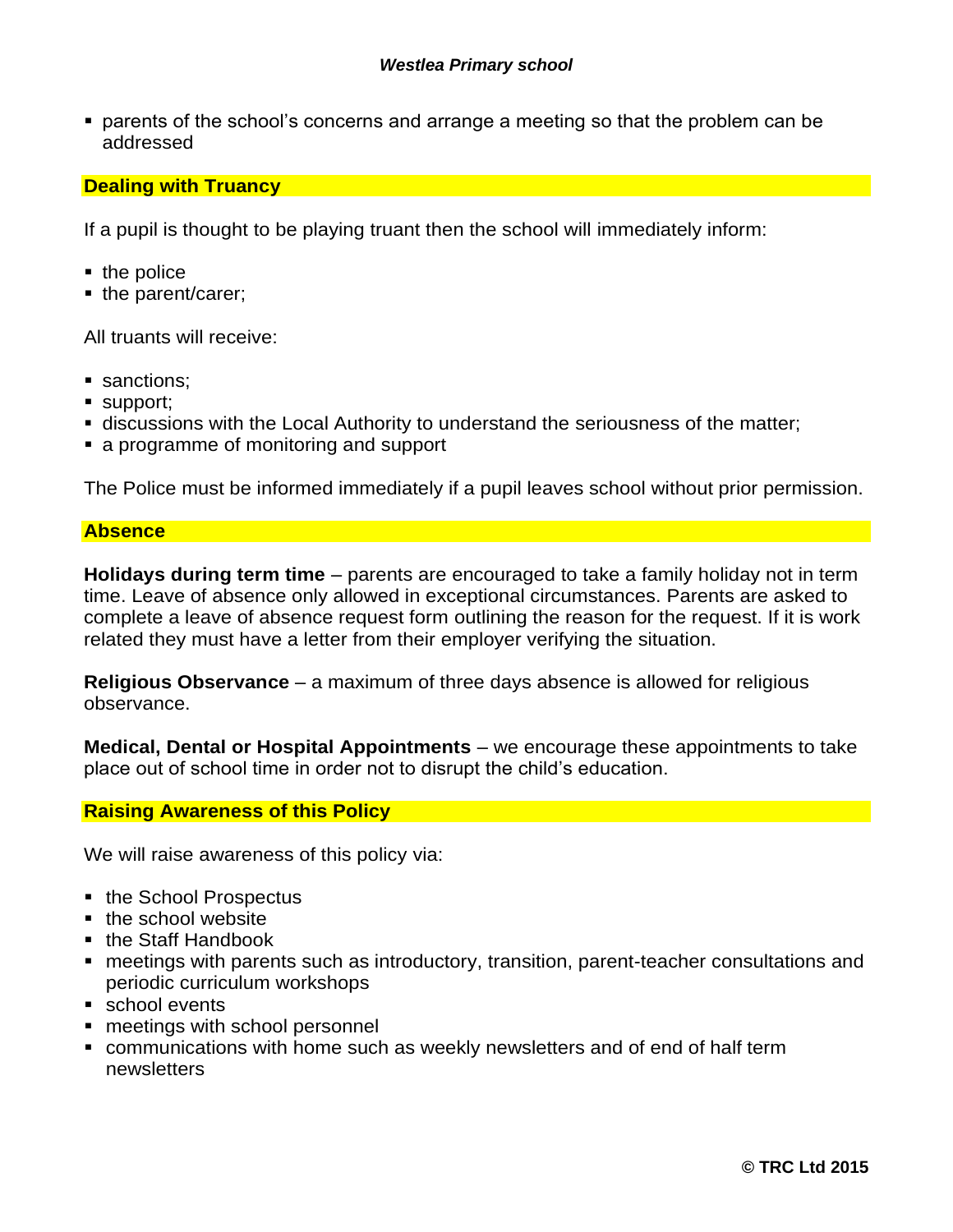- reports such as annual report to parents and Headteacher reports to the Governing Body
- information displays

#### **Training**

All school personnel:

- have equal chances of training, career development and promotion
- receive training on this policy on induction which specifically covers:
	- $\triangleright$  the importance of good attendance and punctuality
	- $\triangleright$  all aspects of this policy
	- $\triangleright$  the use and understanding of attendance codes
	- ➢ authorised and unauthorised attendance
	- ➢ looking at trends and patterns
	- ➢ bullying
	- the needs of vulnerable groups
- receive periodic training so that they are kept up to date with new information
- receive equal opportunities training on induction in order to improve their understanding of the Equality Act 2010 and its implications

#### **Equality Impact Assessment**

Under the Equality Act 2010 we have a duty not to discriminate against people on the basis of their age, disability, gender, gender identity, pregnancy or maternity, race, religion or belief and sexual orientation.

This policy has been equality impact assessed and we believe that it is in line with the Equality Act 2010 as it is fair, it does not prioritise or disadvantage any pupil and it helps to promote equality at this school.

#### **Monitoring the Effectiveness of the Policy**

The practical application of this policy will be reviewed annually or when the need arises by the Headteacher and the nominated governor.

A statement of the policy's effectiveness and the necessary recommendations for improvement will be presented to the Governing Body for further discussion and endorsement. (See Policy Evaluation)

#### **Linked Policies**

| Behaviour | • Home School Agreement |
|-----------|-------------------------|
| Inclusion | Anti-bullying           |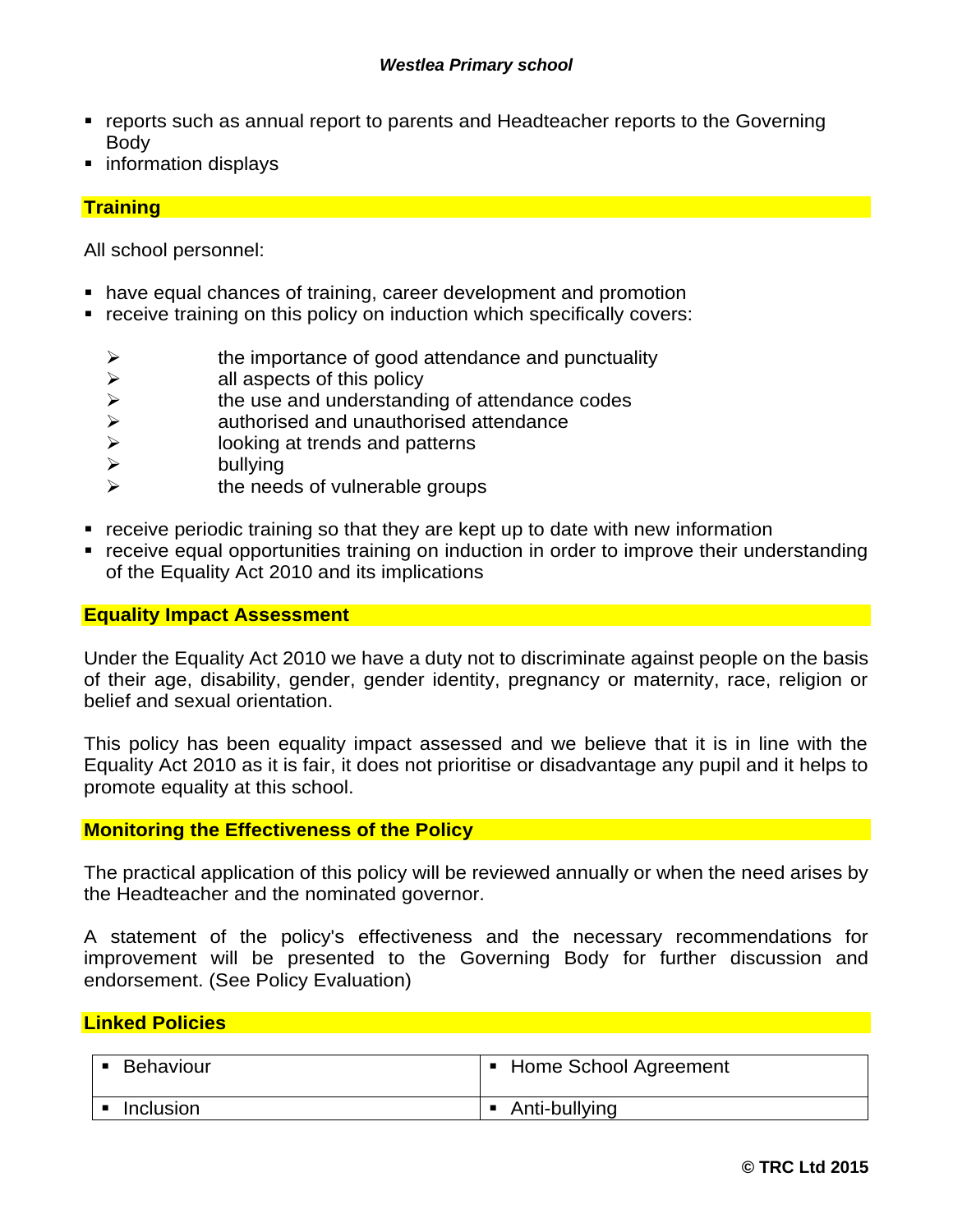| Agencies ·<br>⊶י<br><b>OULSIUG</b> |
|------------------------------------|

| Headteacher:                               | D.Hughes | Date: | November 2018 |
|--------------------------------------------|----------|-------|---------------|
| <b>Chair of Governing Body:</b>   A.Clarke |          | Date: | November 2018 |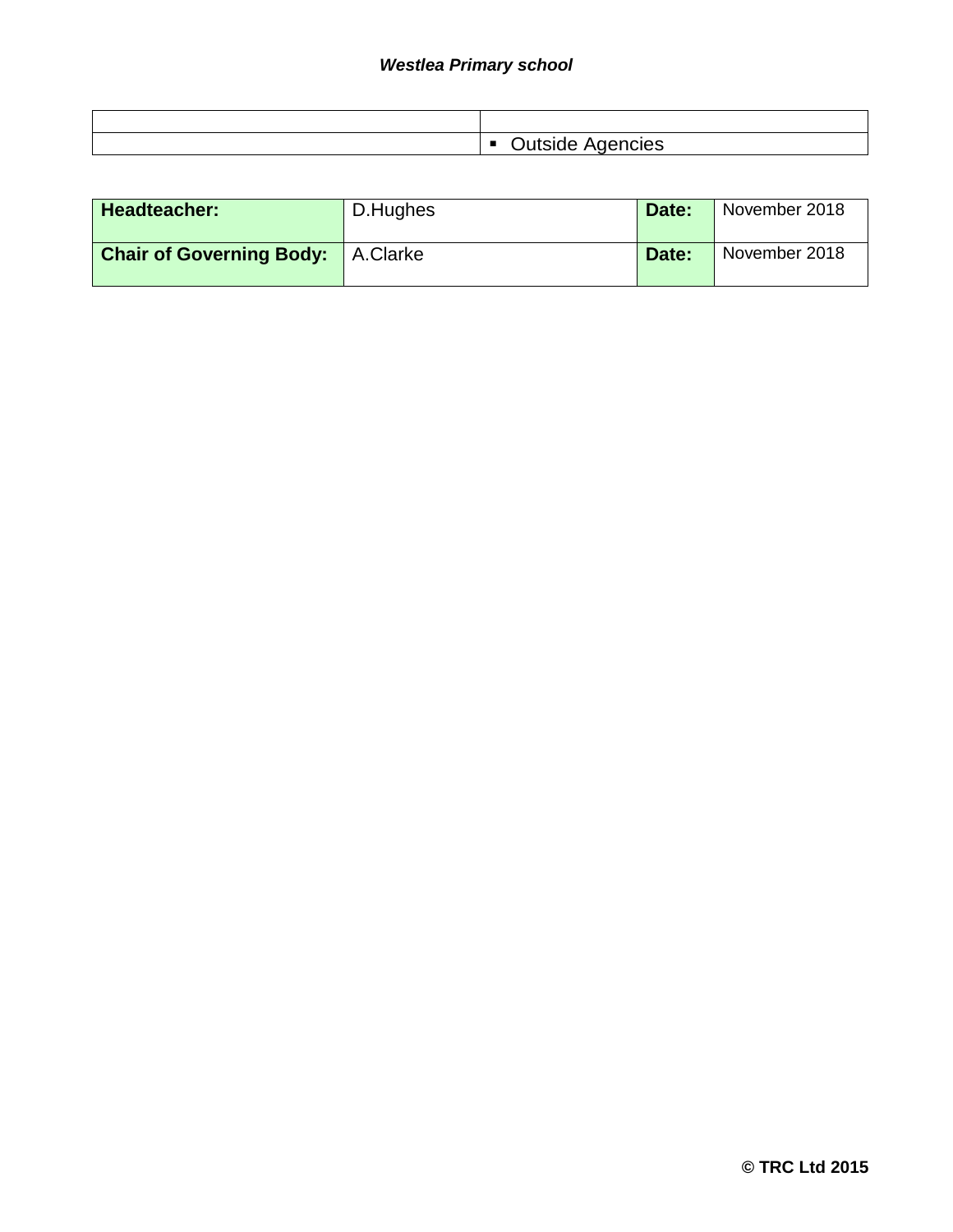# *Westlea Primary school* ✓ **Initial Equality Impact Assessment**

| <b>Policy Title</b>           | The aim(s) of this policy | Existing policy $(\checkmark)$ | New/Proposed Policy $(\checkmark)$ | <b>Updated Policy (√</b> |
|-------------------------------|---------------------------|--------------------------------|------------------------------------|--------------------------|
| <b>Attendance and Truancy</b> |                           |                                |                                    |                          |

| │ This policv affects or is likelv │<br>to affect the following | <b>Pupils</b> | <b>School Personnel</b> | <b>Parents/carers</b> | <b>Governors</b> | <b>School Volunteers</b> | <b>School Visitors</b> | <b>Wider School Community</b> |  |
|-----------------------------------------------------------------|---------------|-------------------------|-----------------------|------------------|--------------------------|------------------------|-------------------------------|--|
| members of the school                                           |               |                         |                       |                  |                          |                        |                               |  |
| community $(\checkmark)$                                        |               |                         |                       |                  |                          |                        |                               |  |

| <b>Question</b>                                                                       |                          | <b>Equality Groups</b> |                                                          |   |                                     |           |                           |   |                                   |                              |                              |                              |                              |    | <b>Conclusion</b> |                                                                           |                              |                                              |                          |              |           |              |    |           |            |           |
|---------------------------------------------------------------------------------------|--------------------------|------------------------|----------------------------------------------------------|---|-------------------------------------|-----------|---------------------------|---|-----------------------------------|------------------------------|------------------------------|------------------------------|------------------------------|----|-------------------|---------------------------------------------------------------------------|------------------------------|----------------------------------------------|--------------------------|--------------|-----------|--------------|----|-----------|------------|-----------|
| Does or could<br>this policy have<br>a negative<br>impact on any of<br>the following? | Age                      |                        | <b>Disability</b><br><b>Gender</b><br>Gender<br>identity |   | <b>Pregnancy or</b><br>maternity    |           | Race                      |   |                                   | <b>Religion or</b><br>belief |                              |                              | <b>Sexual</b><br>orientation |    |                   | Undertake a full<br><b>EIA if the answer</b><br>is 'yes' or 'not<br>sure' |                              |                                              |                          |              |           |              |    |           |            |           |
|                                                                                       |                          | N                      | <b>NS</b>                                                |   | N                                   | <b>NS</b> |                           | N | <b>NS</b>                         |                              | N.                           | <b>NS</b>                    |                              | N. | <b>NS</b>         | Y                                                                         | N                            | <b>NS</b>                                    |                          | N            | <b>NS</b> |              | N  | <b>NS</b> | <b>Yes</b> | <b>No</b> |
|                                                                                       |                          | ✔                      |                                                          |   | $\checkmark$                        |           |                           |   |                                   |                              |                              |                              |                              |    |                   |                                                                           | $\checkmark$                 |                                              |                          | $\checkmark$ |           |              |    |           |            | ✔         |
| Does or could<br>this policy help<br>promote equality<br>for any of the<br>following? | Age                      |                        | <b>Disability</b><br>Gender                              |   | Gender<br>identity                  |           | Pregnancy or<br>maternity |   | Race                              |                              | <b>Religion or</b><br>belief |                              | Sexual<br>orientation        |    |                   | Undertake a full<br>is 'no' or 'not<br>sure'                              | <b>EIA if the answer</b>     |                                              |                          |              |           |              |    |           |            |           |
|                                                                                       |                          | N                      | <b>NS</b>                                                | Y | $\mathbf N$                         | <b>NS</b> |                           | N | <b>NS</b>                         |                              | N.                           | <b>NS</b>                    | $\mathbf v$                  | N  | <b>NS</b>         | Y                                                                         | N <sub>1</sub>               | <b>NS</b>                                    |                          | N            | <b>NS</b> |              | N. | <b>NS</b> | <b>Yes</b> | <b>No</b> |
|                                                                                       | ✓                        |                        |                                                          | ✓ |                                     |           | $\checkmark$              |   |                                   | ✓                            |                              |                              | $\checkmark$                 |    |                   | $\checkmark$                                                              |                              |                                              | ✔                        |              |           | $\checkmark$ |    |           |            | ✓         |
| Does data<br>collected from<br>the equality<br>groups have a<br>positive impact       | <b>Disability</b><br>Age |                        |                                                          |   | Gender<br><b>Gender</b><br>identity |           |                           |   | Pregnancy or<br>Race<br>maternity |                              |                              | <b>Religion or</b><br>belief |                              |    |                   |                                                                           | <b>Sexual</b><br>orientation | Undertake a full<br>is 'no' or 'not<br>sure' | <b>EIA if the answer</b> |              |           |              |    |           |            |           |
| on this policy?                                                                       |                          | N                      | <b>NS</b>                                                |   | N                                   | <b>NS</b> |                           | N | <b>NS</b>                         |                              | N.                           | <b>NS</b>                    | Υ                            | N  | <b>NS</b>         | Y                                                                         | N                            | <b>NS</b>                                    |                          | N            | <b>NS</b> |              | N  | <b>NS</b> | <b>Yes</b> | <b>No</b> |
|                                                                                       | ✓                        |                        |                                                          | ✓ |                                     |           | ✓                         |   |                                   |                              |                              |                              | √                            |    |                   | ✓                                                                         |                              |                                              | ✓                        |              |           | ✓            |    |           |            | ✓         |

**Conclusion** We have come to the conclusion that after undertaking an initial equality impact assessment that a full assessment is not required.

| ---<br>.<br>completed by<br>Prelimina. | <b>Date</b> | .<br>.<br><b>Preliminary</b><br>approved<br>n nv | Date |
|----------------------------------------|-------------|--------------------------------------------------|------|
|                                        |             |                                                  |      |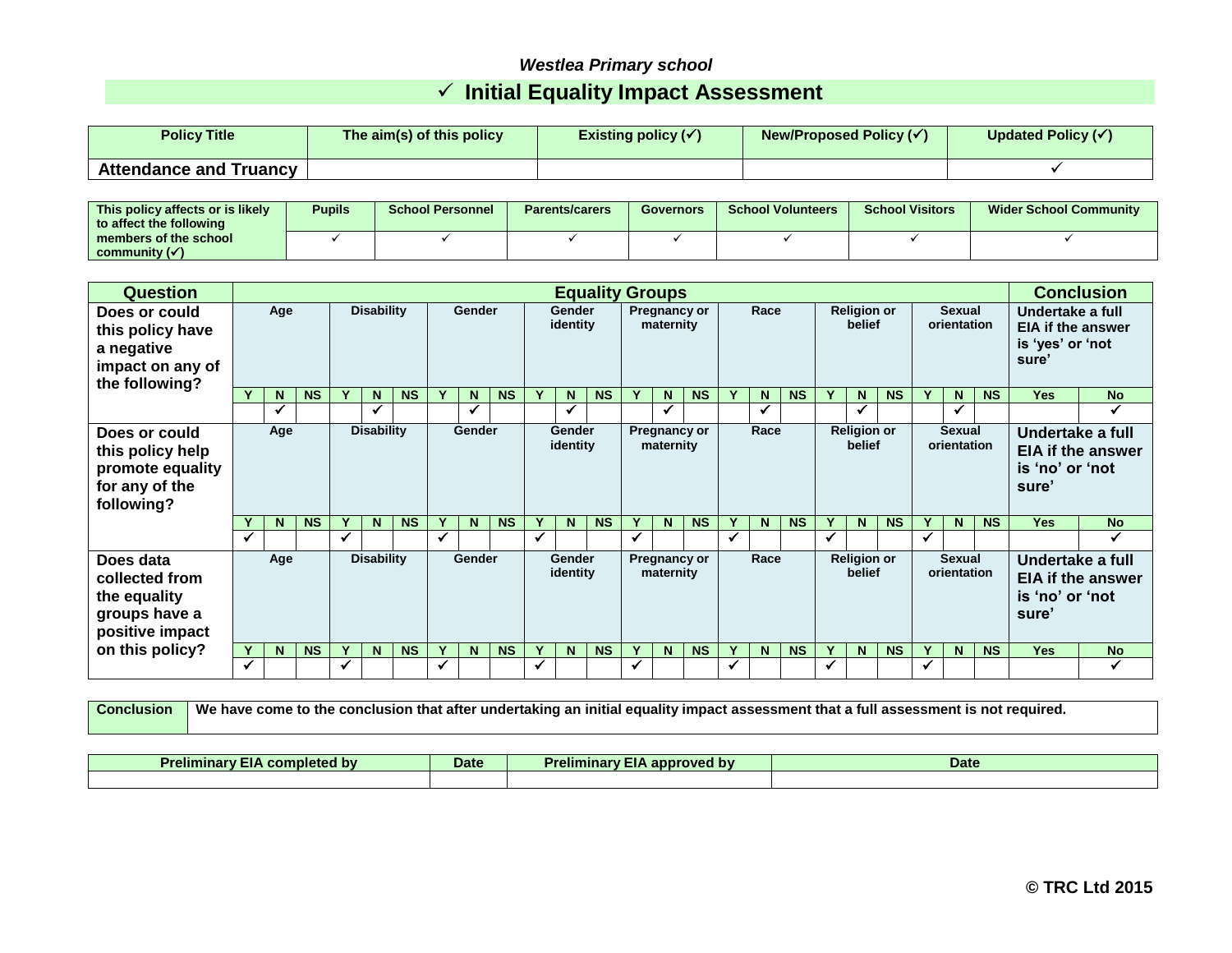# *Westlea Primary school*

# **Policy Evaluation**

| <b>Points to be considered</b>                                 | <b>Yes</b> | <b>No</b> | N/A | <b>Please supply evidence</b> |
|----------------------------------------------------------------|------------|-----------|-----|-------------------------------|
| • Policy annually reviewed                                     |            |           |     |                               |
| • Policy in line with current legislation                      |            |           |     |                               |
| • Coordinator in place                                         |            |           |     |                               |
| • Nominated governor in place                                  |            |           |     |                               |
| • Coordinator carries out role effectively                     |            |           |     |                               |
| • Headteacher, coordinator and nominated governor work closely |            |           |     |                               |
| • Policy endorsed by governing body                            |            |           |     |                               |
| . Policy regularly discussed at meetings of the governing body |            |           |     |                               |
| • School personnel aware of this policy                        |            |           |     |                               |
| • School personnel comply with this policy                     |            |           |     |                               |
| • Pupils aware of this policy                                  |            |           |     |                               |
| • Parents aware of this policy                                 |            |           |     |                               |
| • Visitors aware of this policy                                |            |           |     |                               |
| • Local community aware of this policy                         |            |           |     |                               |
| • Funding in place                                             |            |           |     |                               |
| • Policy complies with the Equality Act                        |            |           |     |                               |
| • Equality Impact Assessment undertaken                        |            |           |     |                               |
| • Policy referred to the School Handbook                       |            |           |     |                               |
| • Policy available from the school office                      |            |           |     |                               |
| • Policy available from the school website                     |            |           |     |                               |
| • School Council involved with policy development              |            |           |     |                               |
| • All stakeholders take part in questionnaires and surveys     |            |           |     |                               |
| • All associated training in place                             |            |           |     |                               |
| • All outlined procedures complied with                        |            |           |     |                               |
| • Linked policies in place and up to date                      |            |           |     |                               |
| • Associated policies in place and up to date                  |            |           |     |                               |
| A statement outlining the overall effectiveness of this policy |            |           |     |                               |
|                                                                |            |           |     |                               |